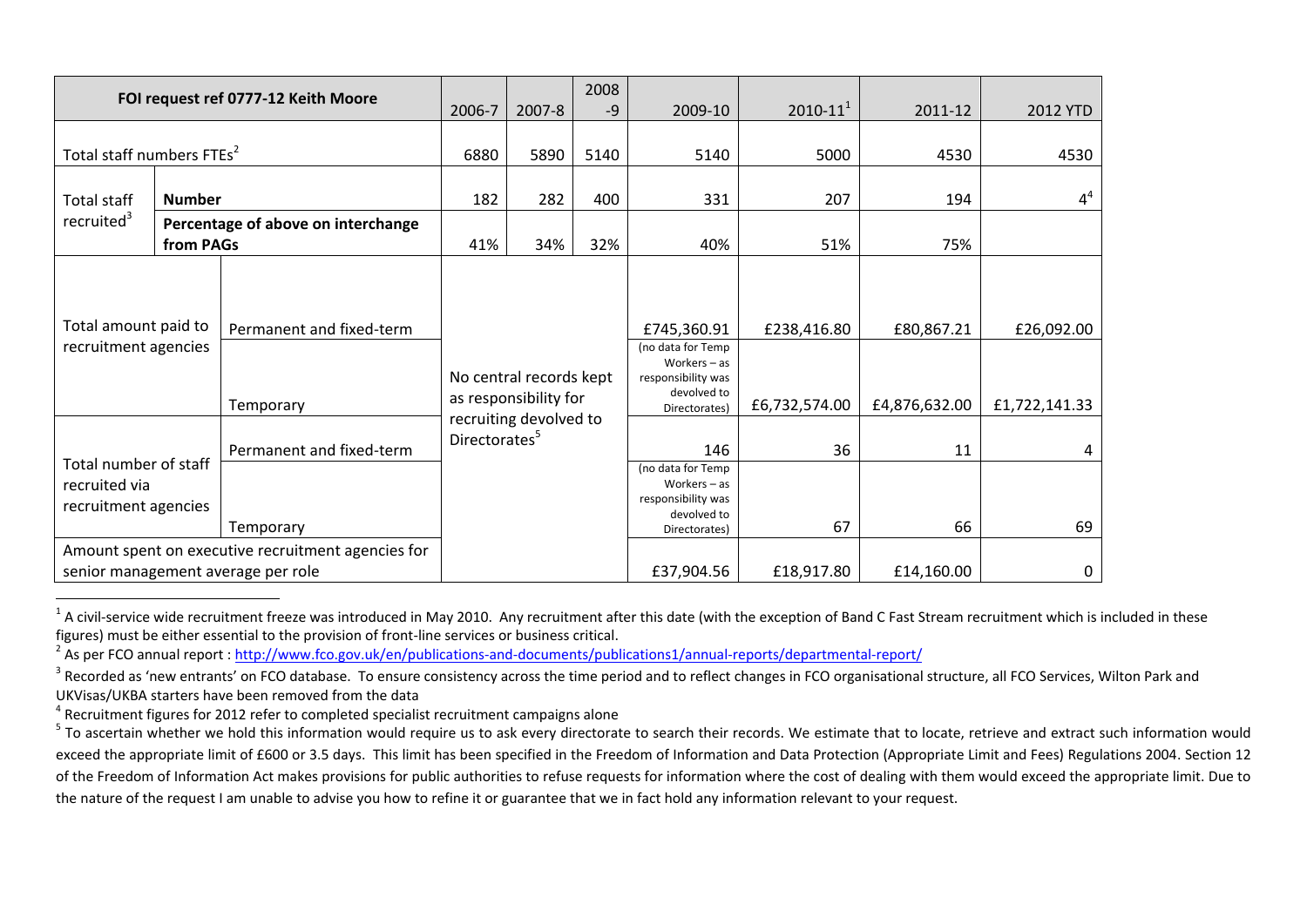| <b>SMS roles</b>                       | Year recruited | Grade            | Pay Band <sup>5</sup> | Contract          |
|----------------------------------------|----------------|------------------|-----------------------|-------------------|
| <b>Commercial Director</b>             | 2009           | SMS1             | £58,200-£117,750      | 3 year fixed term |
| Head, Digital Engagement               | 2009           | SMS1             | £58,200-£117,750      | 3 year fixed term |
| <b>CEO Wilton Park</b>                 | 2009           | SMS <sub>2</sub> | £82,900-£162,500      | 3 year fixed term |
| <b>Finance Director</b>                | 2009           | SMS <sub>2</sub> | £82,900-£162,500      | 3 year fixed term |
| <b>Chief Scientific Adviser</b>        | 2009           | SMS3             | £101,500 - £208,200   | 3 year fixed term |
| <b>Deputy Finance Director</b>         | 2010           | SMS1             | £58,200-£117,750      | 3 year fixed term |
| Deputy Director, Estates x 2           | 2010           | SMS1             | £58,200-£117,750      | 3 year fixed term |
| <b>Chief Information Officer</b>       | 2010           | SMS <sub>2</sub> | £82,900-£162,500      | 3 year fixed term |
| <b>British Consul General New York</b> | 2010           | SMS <sub>2</sub> | £82,900-£162,500      | 3 year fixed term |
| <b>IMG Legal Advisor</b>               | 2010           | SMS3             | £101,500 - £208,200   | 3 year fixed term |
| Head, Corporate Services Centre        | 2011           | SMS1             | £58,200-£117,750      | Permanent         |

## Consultants

 $\overline{a}$ 

With regards to Consultants, procurement responsibilities and the awarding of contracts are devolved to directorates in London and a network of nearly 270 diplomatic offices in 170 countries. FCO does not hold central records of the number of consultants employed during the period specified and confirming the number of consultants with individual directorates could only be undertaken at disproportionate cost. We estimate that to locate, retrieve and extract such information would exceed the appropriate limit of £600 or 3.5 days. This limit has been specified in the Freedom of Information and Data Protection (Appropriate Limit and Fees) Regulations 2004. Section 12 of the Freedom of Information Act makes provisions for public authorities to refuse requests for information where the cost of dealing with them would exceed the appropriate limit.

The FCO is committed to procuring consultants / consultancy services in line with the Cabinet Office approvals process. Since July 2010 there has been a freeze on all new consultancy expenditure except where there is a strong business case to draw on specialised expertise that is not available internally. Such a Business case requires Cabinet Office approval in addition to internal approval for new and existing consultancy spend over £20,000, and submitted for re-approval every three months from the date of

We are therefore exempt from supplying a separate list under Section 21 which exempts information that is already reasonably accessible to the applicant by other means. Section 21 is an absolute exemption which is not subject to any public interest test.

<sup>&</sup>lt;sup>5</sup> Details of salary payments for staff in SMS2 and above are openly available to the public on: [http://reference.data.gov.uk/gov-structure/organogram/?pubbod=foreign](http://reference.data.gov.uk/gov-structure/organogram/?pubbod=foreign-and-commonwealth-office&post=10000)[and-commonwealth-office&post=10000](http://reference.data.gov.uk/gov-structure/organogram/?pubbod=foreign-and-commonwealth-office&post=10000)